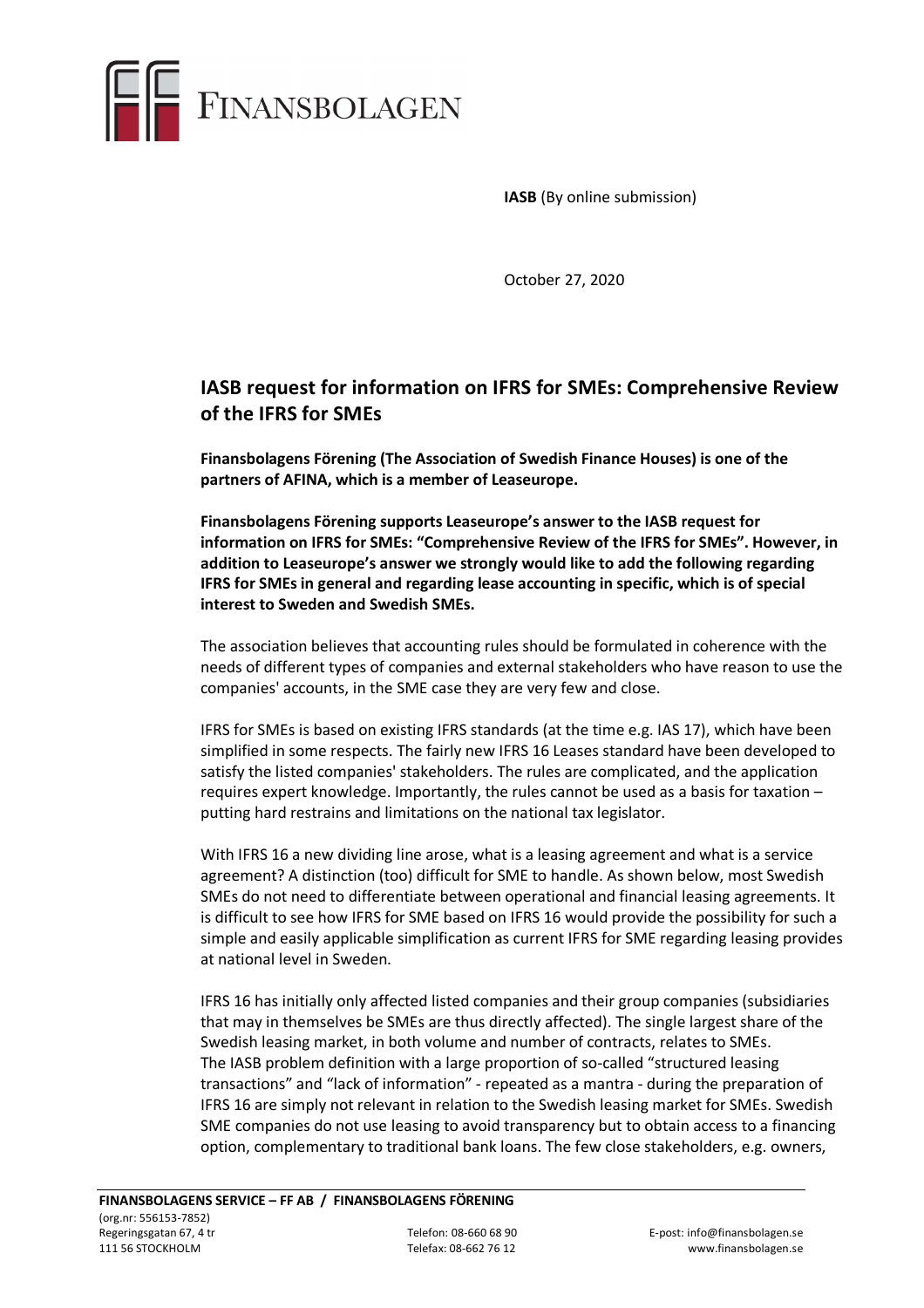creditors and auditors, if applicable (most Swedish SMEs with a net turnover under 3 million SEK are exempted from having an auditor), are well informed and have first-hand direct knowledge and insights. From a creditor perspective we see no need for more information. To summarize, there is no evidence that more information is needed or that extra information will be at all useful.

Today Swedish local gap for SME (K3) is based on IFRS for SME with some exceptions e.g. for tax purposes. The adjustment is however straight forward simple in that one of the two accounting methods in IFRS for SMEs (for operational leases) can be used for all leases within a legal entity in Sweden. This makes things easier for a majority of Swedish SMEs companies, which are not eligible to produce consolidated accounts. The possibility of maintaining a connection between accounting and taxation, something that immensely simplifies accounting for smaller companies, will be impossible if IFRS for SME would be based on IFRS 16. IFRS 16 type of rules in IFRS for SMEs will result in a new and excessive "double" accounting burden (one for accounting and one for tax purposes) for SME.

With current K3 rules for SME based on IFRS for SMEs, leasing offers a simple form of financing from an accounting perspective. The lessor's ownership of the object in combination with the lessee being given the opportunity to distribute the leasing fees/costs over the term of the agreement often provides opportunities to finance when traditional loan financing cannot be offered. For SMEs, leasing is therefore an important complement to traditional bank financing. The case for many start-ups is that leasing financing often is a decisive factor enabling the start of a new business. IFRS 16 prescribes a forward-looking cost accounting, which is a significant disadvantage for start-ups with limited revenues. I.e. more start-up capital is required to match the costs because of the burdensome cost recognition.

Against this background, it can thus be questioned whether the IASB's inflexible approach of basing IFRS for SMEs on IFRS rules that are designed for large companies and users of their accounts, is in line with the regulatory simplification work that is in process in both Sweden and within the EU (applying the "Think Small First" principle). It can also be questioned from other points of view whether IFRS for SME can meet the need for simple and suitable rules for smaller companies. IFRS is also undergoing constant and rapid change, which will affect IFRS for SMEs through the inflexible top down knock on approach so far chosen by the IASB.

## **Conclusions**

By changing the IFRS for SME following a mechanical self-evident top-down knock on logic instead of a needs-based "Think Small First" principle is thus a vital question for Swedish SMEs.

SMEs use leasing as a form of financing considering the advantages existing under current regulations, which gives these companies the opportunity to finance their investments in a rational and flexible way. This accessibility has contributed to the Swedish SME companies being able to expand, develop and contribute to the Swedish economy.